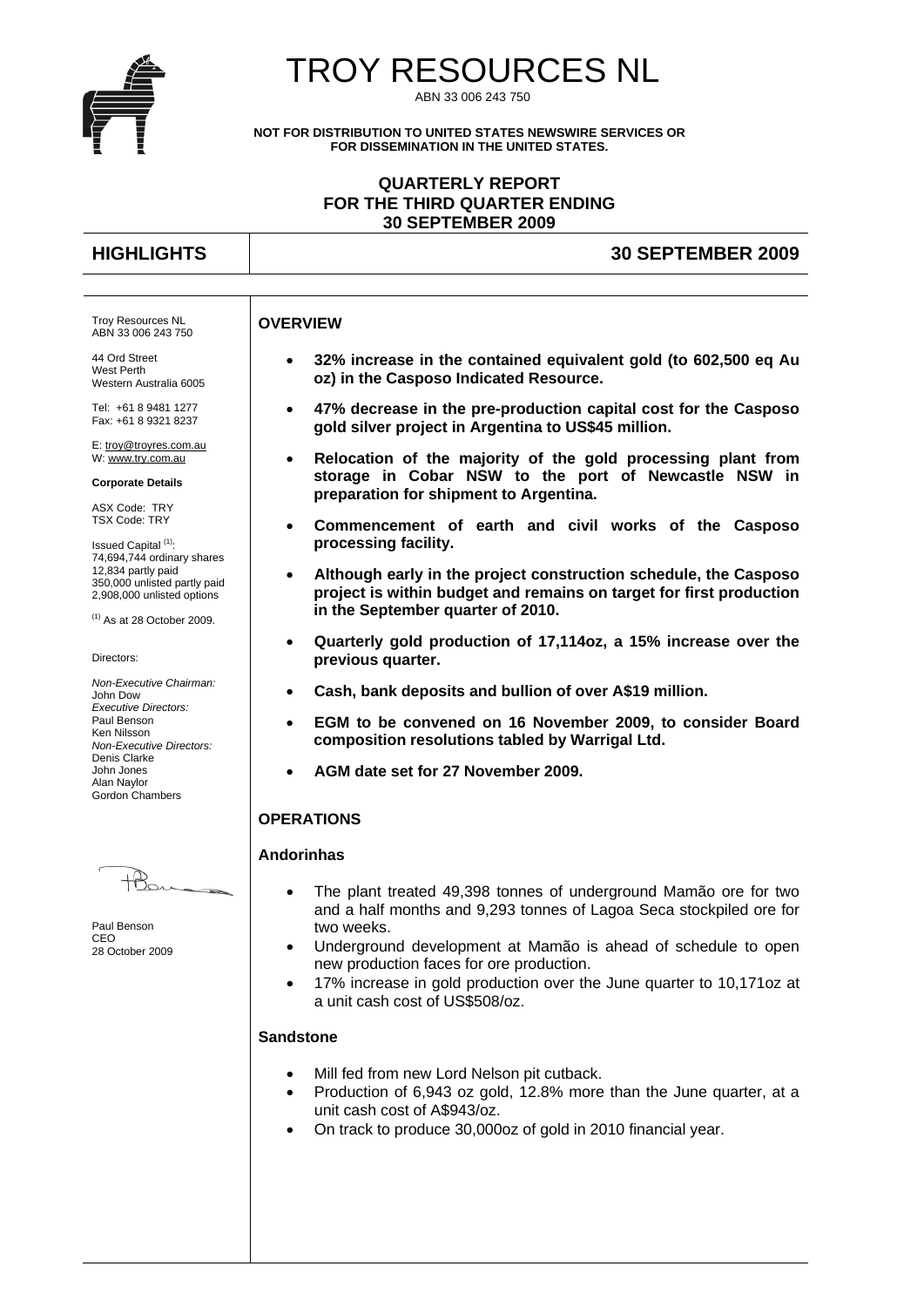# **PROJECT DEVELOPMENT**

## **Casposo**

- Relocation of the majority of the gold processing plant components from storage in Cobar NSW to the port of Newcastle NSW in preparation for shipment to Argentina.
- Expected to depart Newcastle on November 9 arriving in Argentina around December 10 and delivered to site before the end of December.
- Commencement of earth and civil works of the Casposo processing facility.
- Although early in the project construction schedule, the Casposo project is within budget and remains on target for first production in the September quarter of 2010.

# **EXPLORATION**

#### **Argentina - Casposo**

 Updated Indicated Mineral Resource of 2,369,000t grading 5.4g/t (grams per tonne) gold and  $201.7$ g/t silver for  $602.500$  Au eq (goldequivalent) contained ounces. Indicated Resource increased by 147,600oz Au\_eq consisting of 76,400oz gold and 6.3Moz silver.

# **Australia - Sandstone**

 Resource Estimate of the tonalite hosted gold mineralisation was completed. This new Inferred Resource (at a 0.5g/t gold cut-off) is 10,541,000t at 1.3g/t gold for 452,000oz gold.

#### **Brazil – Andorinhas**

 At Coruja Northeast RC drilling produced: BBR069 3m at 7.94g/t gold from 16m in quartz veins with iron oxides hosted within metabasalt saprolite and BBC220 3m grading 4.86g/t gold from 41m close to the saprolite – fresh rock interface. The gold mineralisation is associated with pyrite bearing quartz veins hosted within deformed, biotite altered metabasalt and laminated banded iron formation (magnetite rich rock - BIF). Infill drilling is planned.

#### **COMMENTARY**

Commenting on the quarter, Troy CEO Paul Benson said, "The highlight of the quarter has been the pleasing progress at the Casposo project where we announced a 32% increase in the Indicated Resources and a 47% reduction in pre-production capital. Site civil and earthworks have commenced and the gold plant we have held in storage is being readied for shipment to Argentina in early November. Although still early days, we remain on budget and expect first production in the September quarter of 2010.

On the operations front this has been another solid quarter. Andorinhas is transitioning to the higher grade, underground Mamão ore and we expect the grade to increase through 2010. At Sandstone we have started to process ore from the final cutback of the Lord Nelson pit. As highlighted in the June Quarterly the unit costs at Sandstone have increased due to the overburden removal associated with the final cut back".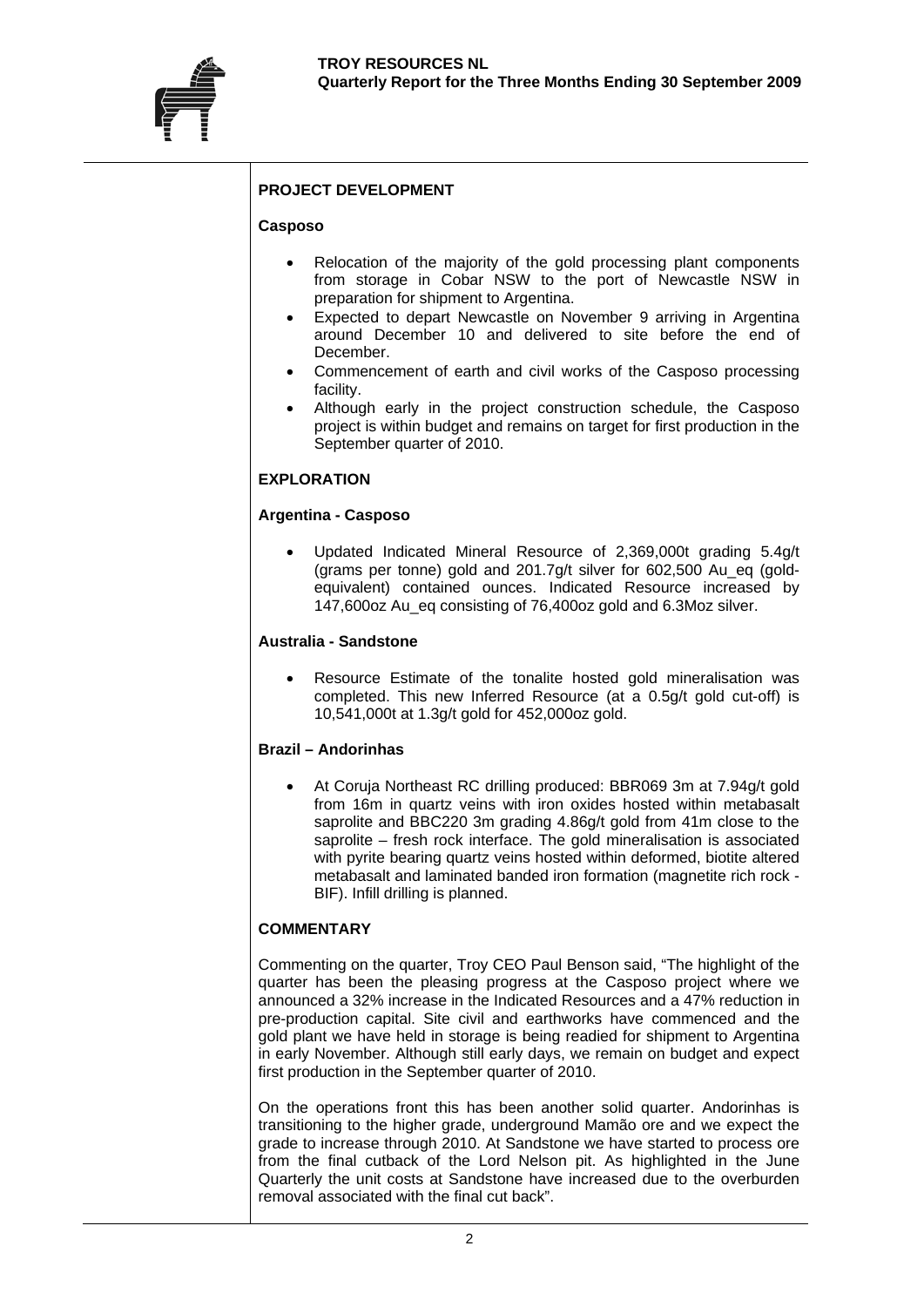

# **OPERATIONS**

# **ANDORINHAS - BRAZIL (Troy 100% through Reinarda Mineração Ltda)**

# **Production Summary**

|                         | <b>September</b> | June           | September      |  |
|-------------------------|------------------|----------------|----------------|--|
|                         | 2009             | 2009           | 2008           |  |
|                         | Quarter          | Quarter        | Quarter        |  |
| <b>Tonnes Milled</b>    | 58,691           | 58,416         | 45,756         |  |
| <b>Head Grade</b>       | 5.81             | 5.12           | 5.46           |  |
| <b>Recovery</b>         | 92.9             | 90.3           | 87.9           |  |
| <b>Gold Produced oz</b> | 10,171           | 8,643          | 6,946          |  |
| Cash cost per oz        | A\$620           | A\$665         | A\$804         |  |
|                         | <b>US\$508</b>   | <b>US\$506</b> | <b>US\$660</b> |  |

# **Occupational Health & Safety**

A total of 181,710 personnel hours were worked during the quarter with a total of 6 lost time injuries.

# **Results**

The proportion of underground ore in the mill feed increased significantly in the quarter which, compared to the June quarter, resulted in higher grade (5.81g/t vs 5.12g/t), higher metallurgical recovery (92.9% vs 90.3%) and higher throughput (58,691t vs 58,416t) which resulted in a 17% increase in gold production over the preceding quarter (10,171oz vs 8,643oz). Unit cash costs were 9% lower in local currency terms but slightly higher in US dollars (US\$508/oz vs US\$506/oz) due solely to the appreciation of the Brazilian currency against the US dollar over the period.

#### **Environment**

There were no environmental problems, accidents or incidents during the quarter.

# **Mine Development and Production - Mamão Underground Mine**

Jumbo development: A total of 863m was developed for the quarter. Ore produced for the quarter was 37,177t at 6.53 g/t gold.

#### **Permitting**

The Andorinhas operation is concentrating on obtaining the mine's environmental license. Once the environmental license has been issued the mining license will be signed shortly thereafter. It is anticipated that these two licenses will be issued within the next six months. In the meantime the Company continues to operate on the temporary permitting system.

## **General Comments**

Although there has been an improvement in the consistency of electricity supply, the site still experiences interruptions and spikes which results in sub-optimal performance. The Company continues to work with the electricity supplier to improve the overall quality of power supplied to the site.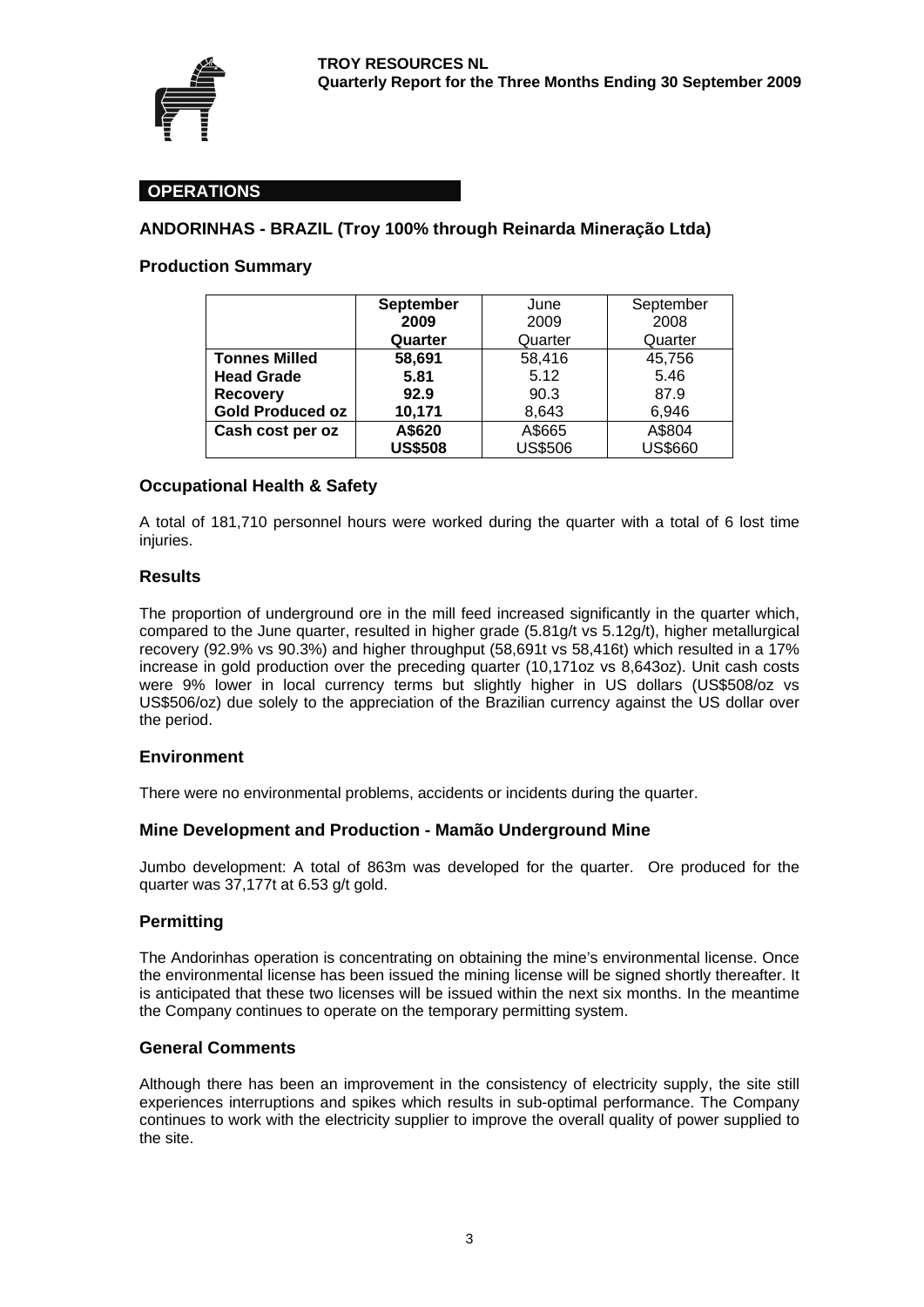

# **Processing**

Other than interruptions due to power supply discussed above, the processing plant has had no major issues for the quarter. The Acacia intensive leach system has arrived in country and is the process of being cleared from port. The leach system will assist with the recovery of very fine gold as well as improve production security systems.

## **Underground Mining Operations**

Development of the Melechete and M2 ore bodies are progressing well. New stope accesses have been opened on Melechete-1100 Level and the M2-1120 Level. In addition to this the M2- 1140 West sill drive continues to be extended 50m beyond the Snowden´s model for the ore body.

Improvements to the water drainage system at the bottom of the mine are continuing with the upgrading of the sump capacity and pump designs. Loader availability has been low for the quarter, the Company is looking at ways this can be improved to improve development and production potential. The Company is also looking to improve back fill and rock bolting practices underground, of particular Importance as production progresses to depth.

#### **Community**

The Company is working hard to maintain good relations with the surrounding community. Several meetings have been held with representatives of Floresta do Araguaia during the quarter. The Floresta Company sponsored Police Station is nearing completion, as is the Floresta community sports ground where security fencing and two water wells have been installed and the field has been levelled. Top soil will be laid during October and grass seed planted thereafter.

Further meetings are planned with the Floresta representatives to review future Company sponsored community projects.

# **SANDSTONE – AUSTRALIA (Troy 100%)**

#### **Production Summary**

|                         | <b>September</b><br>2009<br>Quarter | <b>June 2009</b><br>Quarter | <b>September</b><br>2008<br>Quarter |
|-------------------------|-------------------------------------|-----------------------------|-------------------------------------|
| <b>Tonnes Milled</b>    | 130,066                             | 118,891                     | 146,673                             |
| <b>Head Grade</b>       | 1.77                                | 1.74                        | 2.40                                |
| <b>Recovery</b>         | 93.7                                | 92.6                        | 90.6                                |
| <b>Gold Produced oz</b> | 6,943                               | 6,157                       | 10,271                              |
| Cash cost per oz        | A\$946                              | A\$543                      | A\$627                              |
|                         | <b>US\$826</b>                      | <b>US\$424</b>              | <b>US\$515</b>                      |

#### **Health, Safety & Environment**

There were no lost time injuries recorded during the quarter.

Audits using the Mines Department guidelines were undertaken in areas of the mine and mill. These audits will continue on a regular basis covering all areas of the operation to ensure compliance with statutory regulations.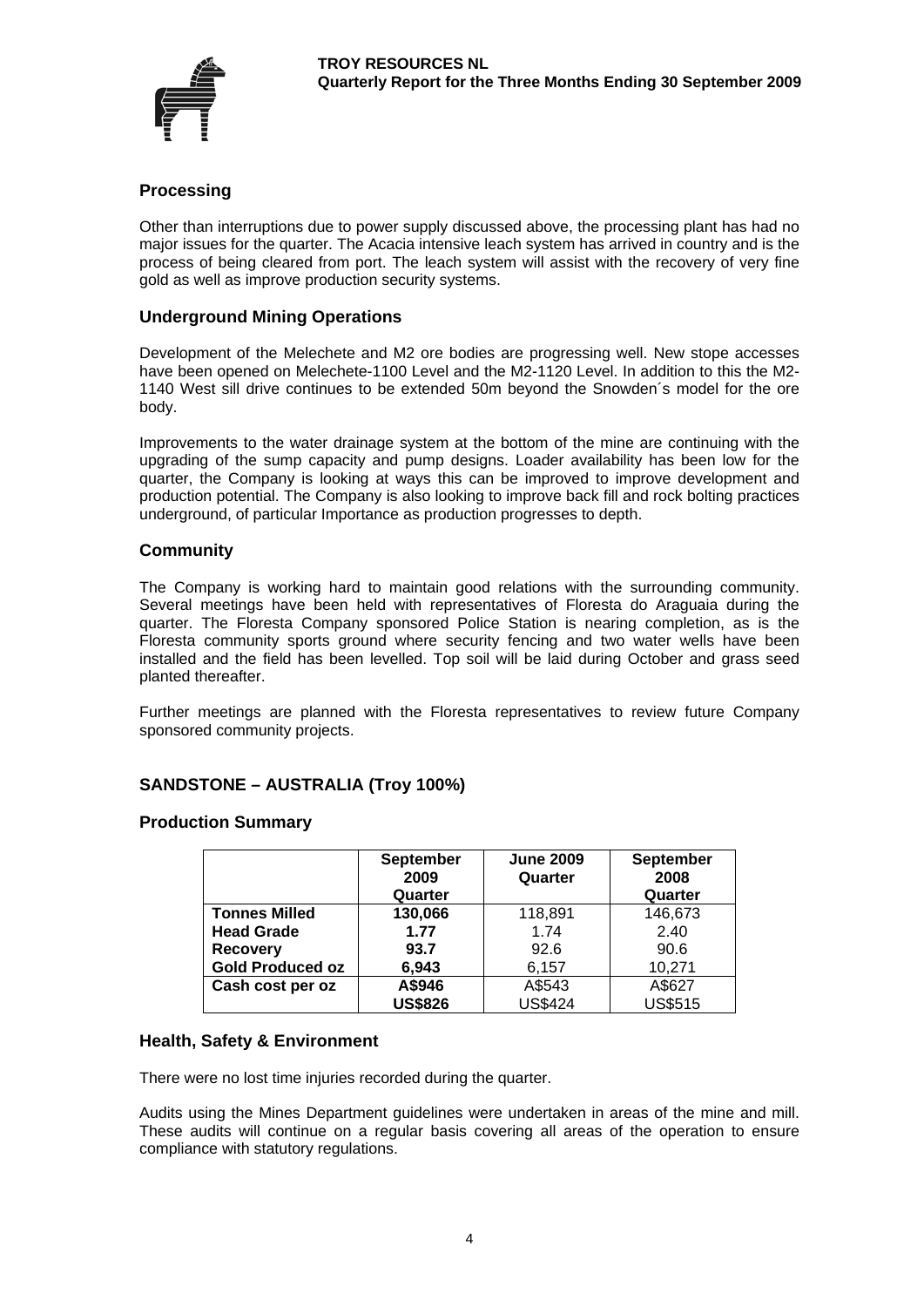

A site visit by the Director and inspectors of the environmental division of the Department of Mines and Petroleum was hosted during the quarter. Current and past rehabilitated areas were inspected and a works program is currently being formulated to repair some erosion areas. Preparation for seeding of the waste dumps has commenced.

#### **Results**

Compared to the June quarter tonnes processed was 9% higher (130,066t vs 118,900t), grade was 1.7% higher (1.77g/t vs 1.74g/t), metallurgical recovery was higher (93.7% vs 92.6%) resulting in 12.8% higher gold production (6,943oz vs 6,157oz).

As forecast in the June quarterly report, unit costs were higher at A\$946/oz than in the June quarter (A\$543/oz) due to the cost of overburden removal associated with the Lord Nelson pit cutback. The June quarter costs benefited from the processing of low-grade stockpiles, which have no associated overburden costs.

Looking forward we see the processed gold grade increasing with a commensurate decrease in unit costs. Sandstone is expected to produce approximately 30,000 oz in the 2010 financial year.

#### **Mining**

Mining of the Lord Nelson cut back is progressing satisfactorily with 540,118 bcms of material mined during the quarter including 115,923t of ore at a grade of 1.79g/t. Pit dewatering continued and the discharge monitored by an environmental consultant. The waste dump is being progressively rehabilitated as mining progresses. Geotechnical checks and pit wall prism monitoring are continuing on a regular basis. Wet weather again affected mine production, with approximately six days lost due to rain.

Investigation, design and planning are continuing on several small deposits in the Sandstone region and feasibility studies are currently being concluded.

#### **Processing**

130,066t of ore at a grade of 1.77g/t was milled during the quarter yielding 6,943oz of fine gold. Mill throughput increased during the quarter because of lower moisture content, the reintroduction of the Pegson crusher and higher mill availability. The purity of the gold bullion also improved due to the treatment of the Lord Nelson ore. Mill recovery improved again to 93.7%.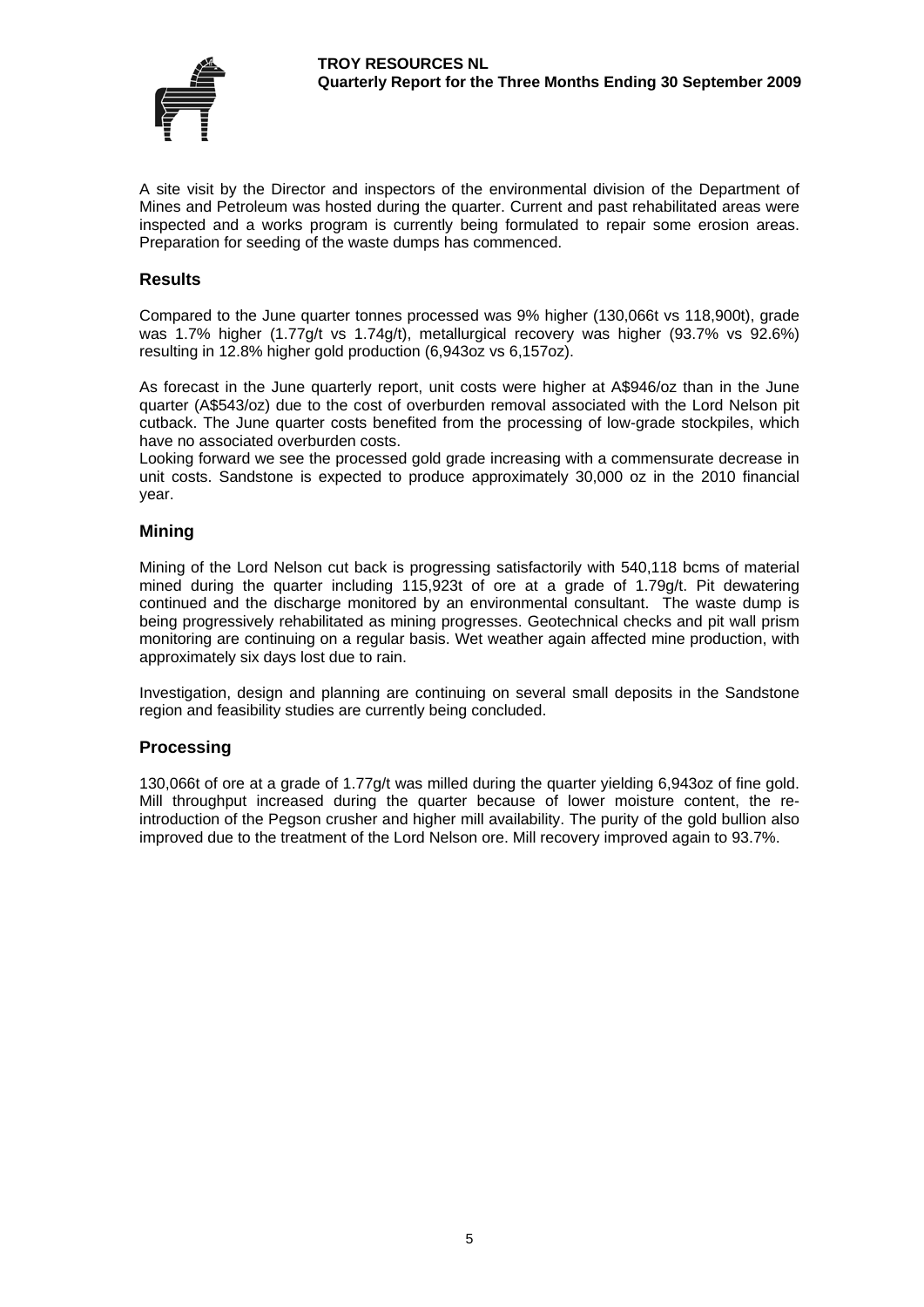

# **PROJECT DEVELOPMENT**

#### **Casposo**

During the quarter under review, pleasing progress was made at the Casposo project. While it is still early days, the project remains within budget and on schedule to produce first gold in September 2010.

- Key components of the gold processing plant held in storage in Cobar NSW were prepared for shipment to Argentina.
- A vessel was contracted for sea transport and land transport of plant parts from Cobar to Newcastle has commenced. The shipment is expected to depart Newcastle on 9 November for arrival in Argentina in December.
- During the past quarter most plant engineering was completed. Equipment needed in addition to the existing Australian plant was sourced in Australia, Canada, USA and Germany.
- Contracts were signed with local San Juan service providers for concrete and steel structures as well as the major infrastructure buildings.
- Design work for the bore field was completed and the permit required for construction of the pipeline will be issued by the end of October. The permit for earth works was received and the processing plant area was excavated, levelled, compacted and approved for construction with half of the leach tank concrete completed by end of September.
- Leach tanks were 30% completed by end of September in San Juan workshops with installation planned to start by the end of October.
- Work on mine access roads has commenced with access to the crusher area completed.
- Agreement was reached with the San Juan government with regards to rescheduling some of the capital contribution for the 500 kV power line to be constructed.
- Construction and earthmoving supervisors were seconded from Troy's Brazilian operation. Additional Argentinean staff were employed to provide safety and health support and some administrative tasks.
- Construction activities and costs are in line with budget.
- The Company continues its social programs with local schools and training of local workers for entry into the industry.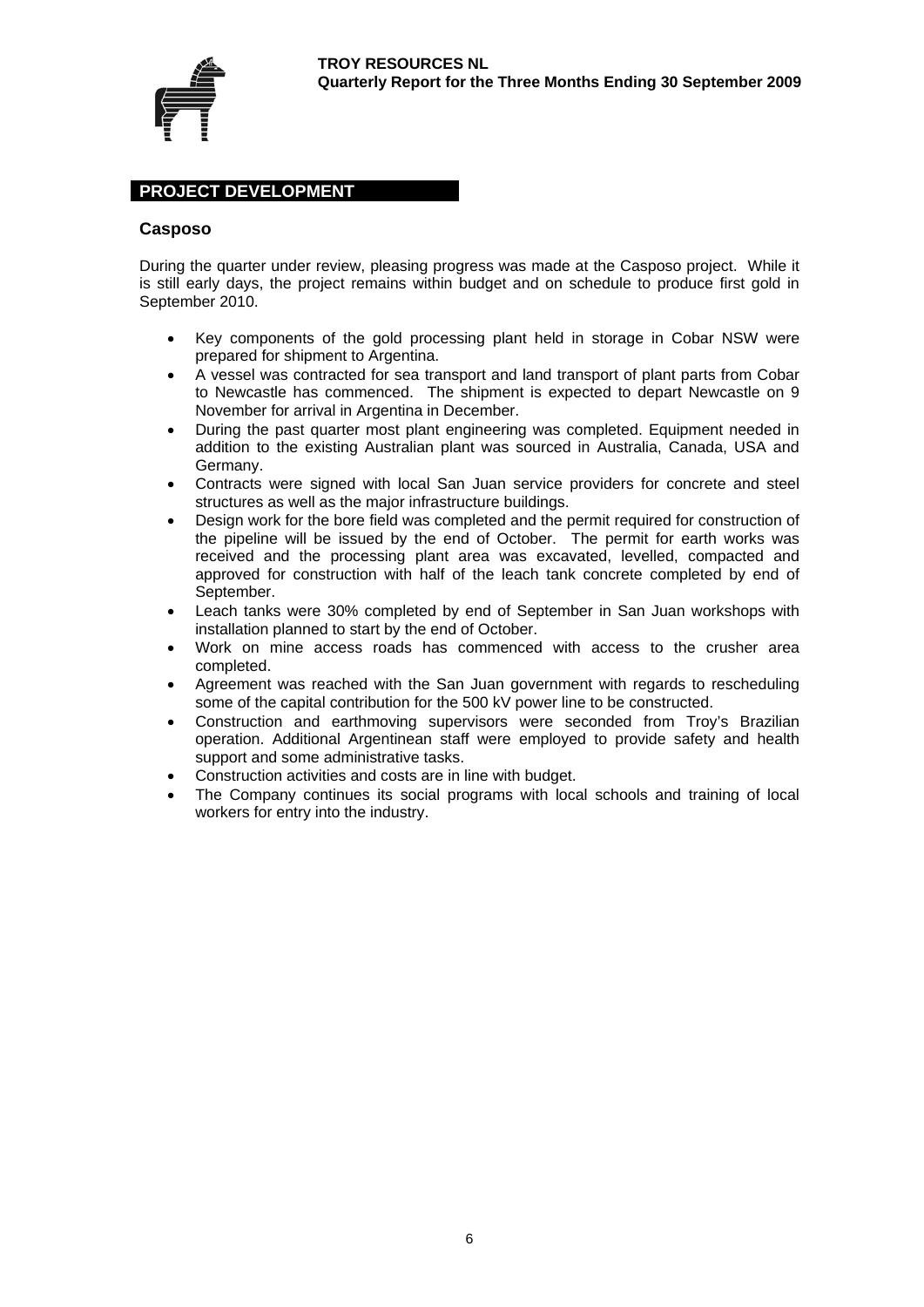

# **EXPLORATION REPORT**

# **EXPLORATION – ARGENTINA**

#### **Casposo Project (Troy 100%)**

Troy completed an update of the Casposo Mineral Resource that resulted in a 32% (147,600oz Au\_eq) increase in the contained gold equivalent Indicated Resource. The updated Indicated Mineral Resource is 2,369,000t grading 5.4g/t gold and 201.7g/t silver for 602,500 Au eq contained ounces (refer to Company Press Release dated July 29, 2009).

A nine hole for 850m reverse circulation (RC) drill program is planned to commence in November targeting a "drilling gap" at a shallow level of the Inca Vein located just 30m from the proposed B SE Vein Open Pit. Other targets to be drilled during the quarter include the Kamila – Mercado Gap and the Juileta Zone.

Geological mapping and channel sampling at the Cerro Norte Target was completed during the quarter. Channel sample assays produced a limited number of assays above 5.0ppm gold. The higher assays were associated with narrow splays of the main veins with peak values of 15.0g/t Au\_eq over very narrow widths ranging from 0.3m to 0.6m.

At the Maya Vein Target, geological mapping and channel sampling was focussed on a brecciated-banded quartz vein hosted in rhyolite that strikes northwest - southeast and dips 50º-60º to the southwest. To date, the limited number of assays received yielded only slightly anomalous gold-silver mineralisation with values of 0.10g/t to 0.30g/t gold, and silver values less than 5g/t silver.

#### **EXPLORATION – AUSTRALIA**

A new Inferred Resource (at a 0.5g/t gold cut-off) of 10,541,000t at 1.3g/t for 452,000oz gold was estimated for the Two Mile Hill tonalite hosted gold mineralisation (refer to Company Press Release dated July 31, 2009).

At Two Mile Hill, drilling re-commenced in late August with eight holes (2000m) of Reverse Circulation and diamond core drilling to follow-up the high grade banded iron formation (BIF) hosted gold mineralisation on both the east and west side of the Two Mile Hill tonalite intrusive.

An extension of TRCD731 was drilled first and intersected 32.2m of BIF from a depth of 252.3m before being terminated in basalt at 294.8m. Alteration was limited to minor pyrite replacement.

Drilling then shifted to the east side of the tonalite where TRCD819A intersected a 30m wide BIF unit from 311m downhole. Assays have been received to a depth of 326.4m with best results of 2.4m at 2.16g/t gold from 315m and 1m at 3.36g/t gold from 323m in BIF.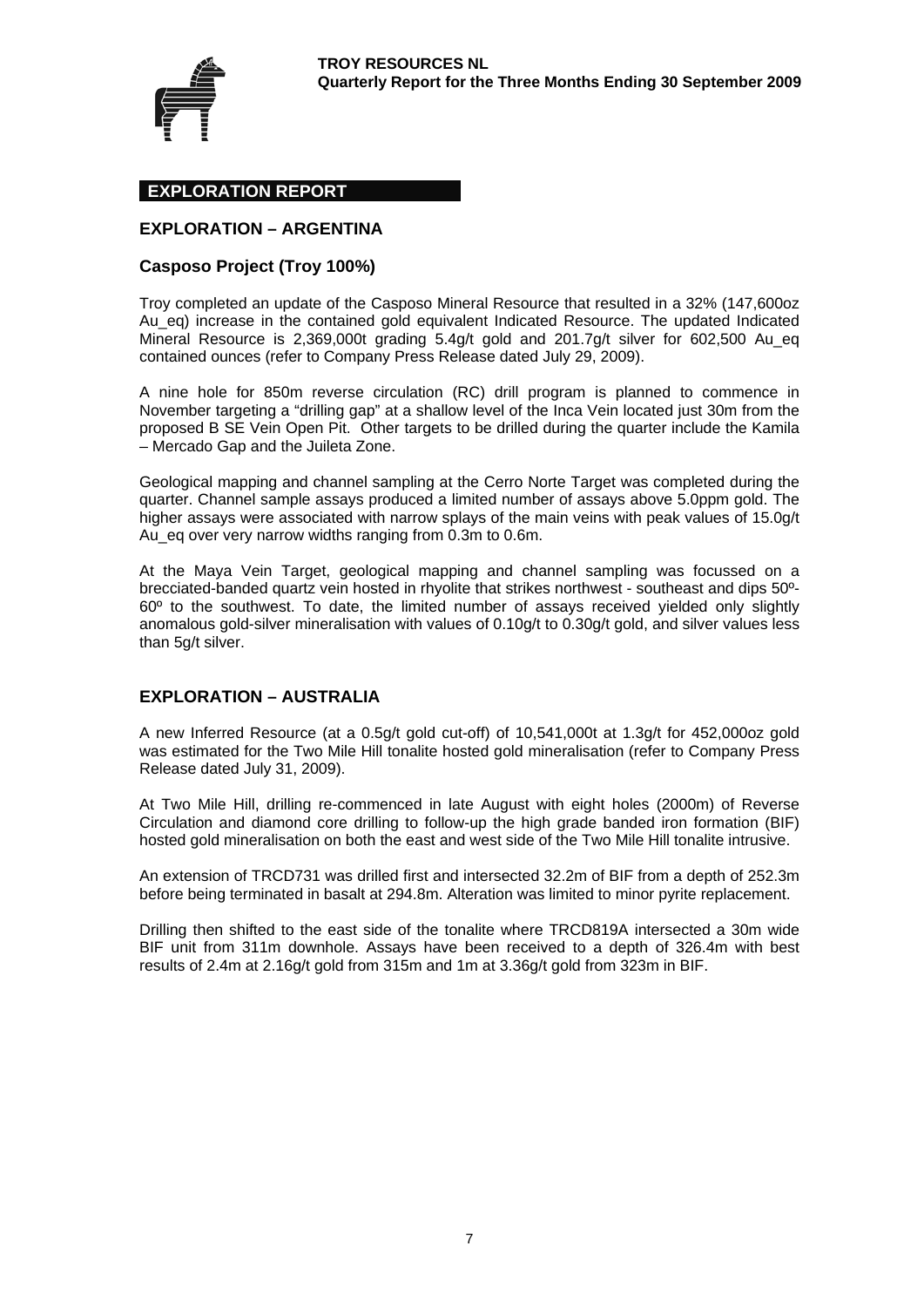

Moving 70m south along the east side of the tonalite TRCD820 intersected 37m of BIF from a depth of 259.5m. The upper half of the BIF unit was cut by carbonate veinlets and pyrite is present along bedding planes, especially in the top 9m of the BIF which contained about 10% sulphides. In the upper portion of the hole at a depth of 117m, a 1cm wide basalt hosted quartz vein was present, containing multiple coarse gold grains. Visible gold was also identified in a shallow northeast dipping quartz vein at 203.6m. The tonalite was intersected from a depth of 337m and contained a 10m wide zone of visible gold bearing quartz veins from 384m.

Assays have been received for the extension to TRCD731 and for TRCD819A. Only narrow low grade gold mineralisation related to thin quartz veins was intersected in the BIF in TRCD731 with a best result of 1m at 1.4g/t gold from 264.5m. TRCD819A returned best results of 2.6m at 22.63g/t gold from 189.6m around a 25cm wide, sub-horizontal north dipping quartz vein; and 1m at 3.61g/t gold from 293.5m in a west dipping shear zone (see Figure 1 and Table 1).

There are five holes remaining to complete the current drill campaign, the last four of these will target the BIF on the more prospective west side of the tonalite.



**Figure 1: Two Mile Hill Geology and Drill Collars**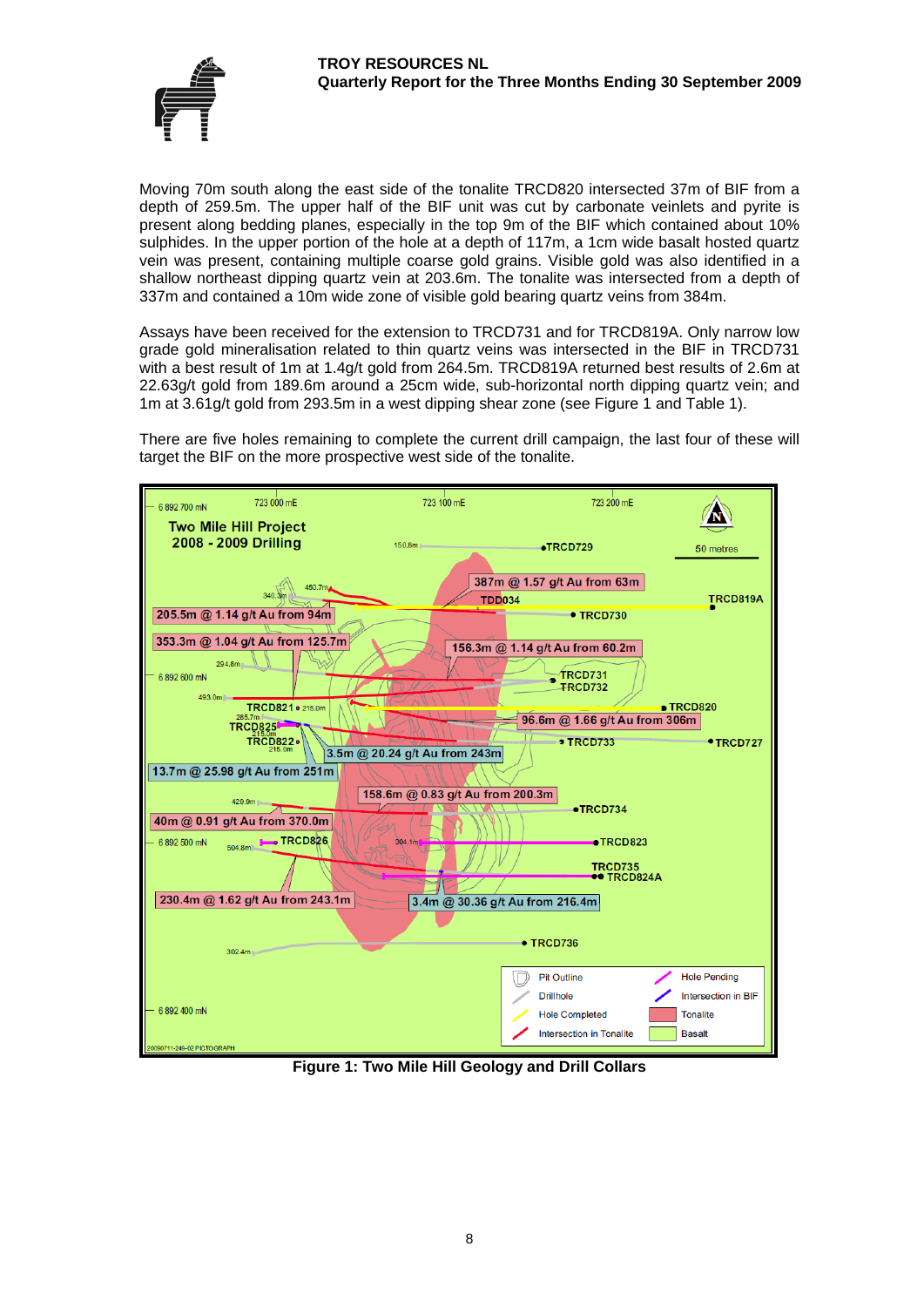

# **Sandstone Nickel JV (Western Areas earning up to 70%)**

Western Areas conducted their first Rotary Air Blast (RAB) drill program (63 holes / 3453m) targeting ultramafic units towards Dandaraga Station near the Troy haul road and also to the northwest of the Swede Prospect. Assay results are pending.

# **EXPLORATION – BRAZIL**

#### **Andorinhas Project (Troy 100% through Reinarda Mineração Ltda)**

During the quarter the main exploration focus was the central and eastern portions of the Mamão – Babaçu Trend within 2km of the Mamão Mill.

The Coruja Northeast Prospect was developed as a conceptual structural target located in a gap in an east-west striking gold-in-soil anomaly. This 300m long target is located 130m northeast of the Coruja Pit with primary mineralisation associated with quartz veins in metabasalt. The area is partly covered by the hematite bearing colluvium and transported soil which forms the southern portion of the Estrela Iron Deposit.

RC drilling (13 holes / 825m) targeted to follow-up earlier encouraging RAB drill intercepts (2m at 1.84g/t gold from 6m (BBR068m), 9m at 4.77g/t gold from 16m and 1m at 13.58g/t gold from 43.00m (BBR072)) produced a number of encouraging gold results that included; 3m at 7.94g/t gold from 16m (BBC219); 3m grading 4.86g/t gold from 41m (BBC220), 2m at 22.82g/t gold from 59.00m (BBC227), 1m at 9.45g/t gold from 58m (BBC226), 1m at 5.62g/t gold from 55m (BBC228) and 1m at 6.78g/t gold from 45m (BBC230).

The Coruja Northeast Zone is open to west and down dip. This target exhibits similar style gold mineralisation, alteration, host rocks and structural setting to the Melechete Lode / M2 Lode. Additional drilling is planned (see Figure 2).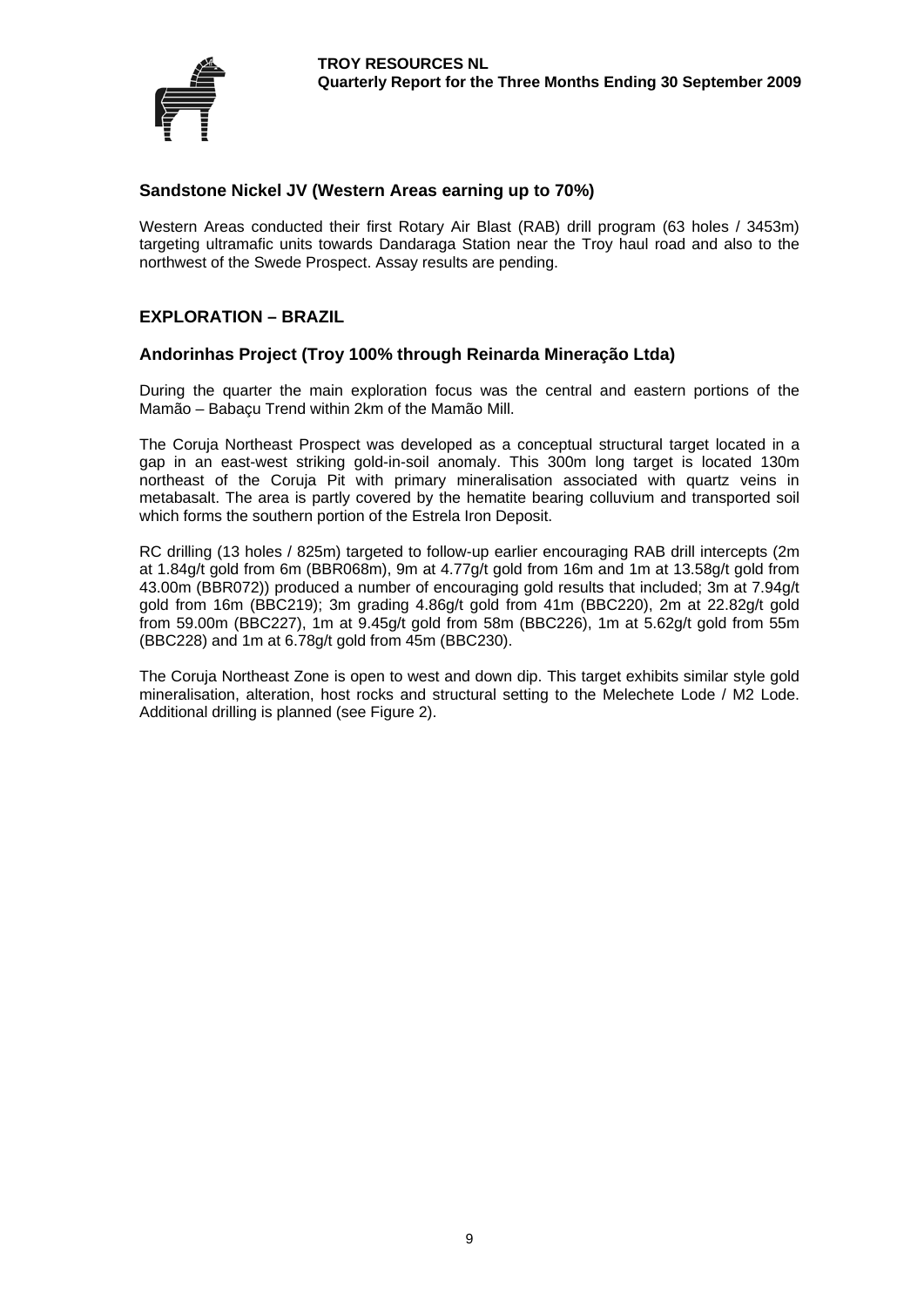



F**igure 2: Coruja Northeast Geology and Drilling** 

# **West Rio Maria Target - Horizonte JV (Troy Earning 100%)**

At West Rio Maria four east-west striking trends have been defined by anomalous gold-in-soils, gold bearing quartz vein rock grab samples and the presence of old workings. Three of the four zones have been drilled and resulted in little encouragement in terms of gold intercepts.

RC drilling (3 holes / 224m) at the Manoel Target tested the shallow quartz veins dipping to south as mapped at Manoel Garimpo where channel sampling yielded a peak interval of 3m grading 13.55g/t gold. Gold results were disappointing with a best value of 1m at 1.05g/t gold from 35m downhole. No further drilling is planned.

RC drilling at Anastácio targeted the main pit where the channel sampling produced a peak value of 3m at 12.34g/t gold. A two hole "scissor" section was completed and confirmed that the mineralisation is limited to 30m below the pit and has been cut out by a late dyke. Supergene enrichment is believed to have "upgraded" the gold content at shallow depths within the weathered profile and the gold values in the primary zone are limited to slightly anomalous gold concentrations. Post mineral dykes have "stoped out" potential gold bearing vein zones at West Rio Maria. No further drilling is planned.

At Serrinha, soil anomalies above 100ppb gold and up to 1,261ppb gold represent a southwest extension of the mineralisation mined in the pit. Northeast of the pit, the anomalous values suggest a possible extension of gold-in-soil values (up to 197ppb gold). At Bezerro, soil sampling to the northeast of the pit yielded a peak value of 178ppb gold and a rock grab sample of quartz vein from this area contained visible gold. An RC drilling program (12 RAB holes of 60m for 720m) is planned.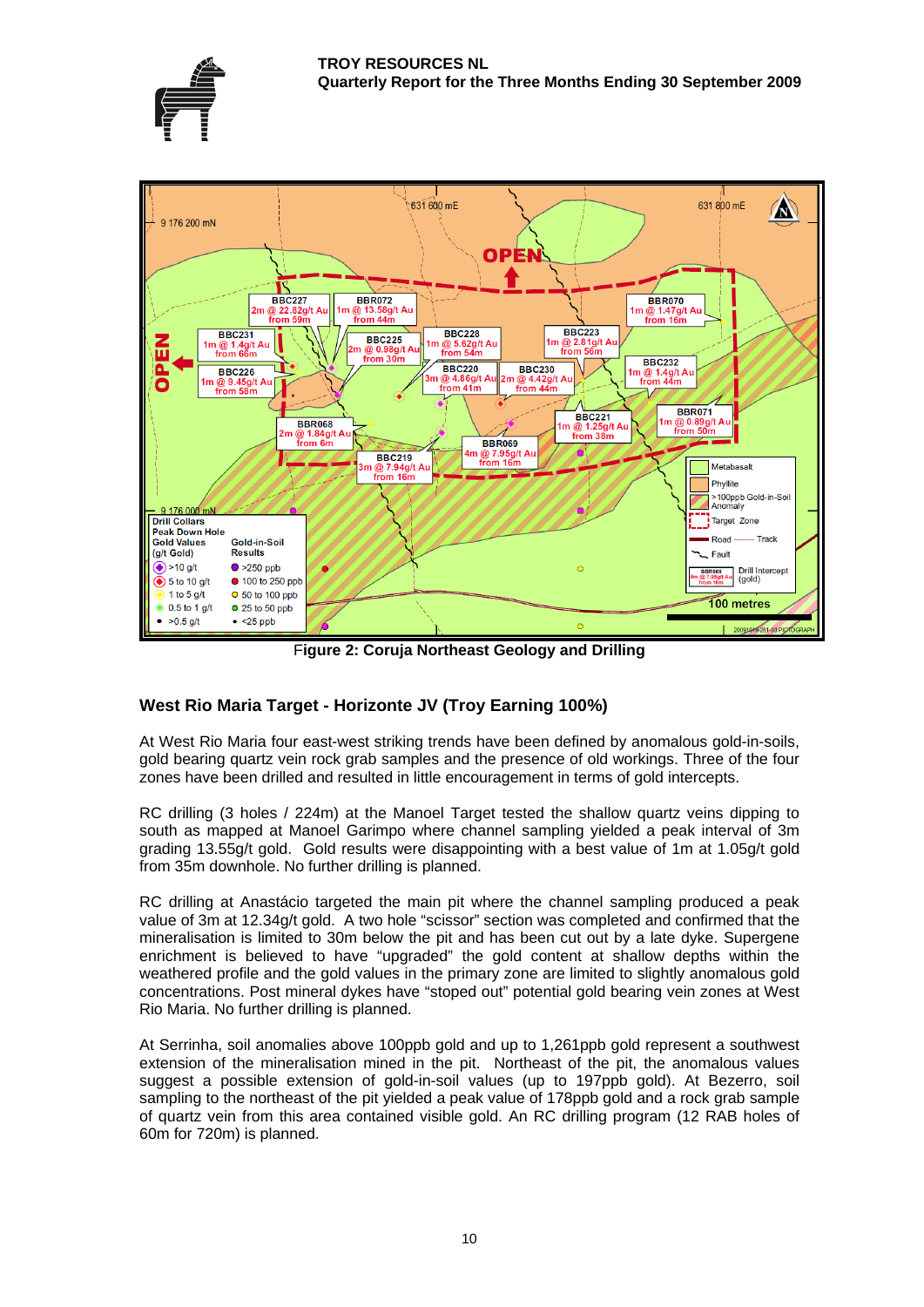

# **FINANCIAL REPORT**

### **CASH POSITION**

As at 30 September 2009, Troy within Australia held \$17.0 million in available cash with major Australian banks and 639oz of gold awaiting sale (\$0.7M at A\$1,135 per ounce). This equates to a total of approximately \$17.7 million of liquid assets. In addition, Troy held \$3 million in cash deposits as security for various environmental bonds.

Troy's wholly owned Brazilian and Canadian subsidiaries held cash deposits of \$1.4 million. At quarter end, Sertão Mineraço Ltda ("SML"), Troy's 70% owned Brazilian subsidiary, had the equivalent of \$0.3 million in cash (Troy's share). Reinarda Mineração Ltda ("RML") held 24 ounces of gold awaiting sale (\$0.03m at A\$1,135 per ounce).

The Troy group equity share of available cash and other liquid assets is approximately \$19.1 million as at 30 September 2009. Troy also holds investments in listed securities with market values totalling A\$5.8 million as at 30 September 2009.

# **GOLD SALES**

Gold sales from the Sandstone operation for the quarter were 6,123oz at an average price of A\$1,151 per ounce. The average Cash Cost was A\$946 per ounce which gives a Cash Margin of \$205 per ounce for the quarter.

During the quarter, RML sold 8,799oz of gold at an average price of US\$976/oz . The average Cash Cost was US\$508/oz, which gives a Cash Margin of US\$468 per ounce for the quarter.

#### **HEDGING**

The Company held put options at A\$900 per ounce over 11,800 ounces as at 30 September 2009. These options protect the downside price gold risk below A\$900 per ounce and leave the Company fully exposed to the benefits of any gold price upside. The put options mature on a monthly basis October through December 2009 at fairly constant volumes.

#### **EXPLORATION EXPENDITURE**

During the quarter, exploration expenditure incurred was A\$1.7 million of which \$0.9 million was incurred in Australia, A\$0.5 million in Brazil and the balance of A\$0.3 million in Argentina.

# **CAPITAL EXPENDITURE**

Capital and development expenditure during the quarter was A\$6.3 million. This was made up of development expenditure in Argentina on the new Casposo Project of A\$5.5 million and ongoing capital for the Andorinhas Project in Brazil of A\$0.8 million.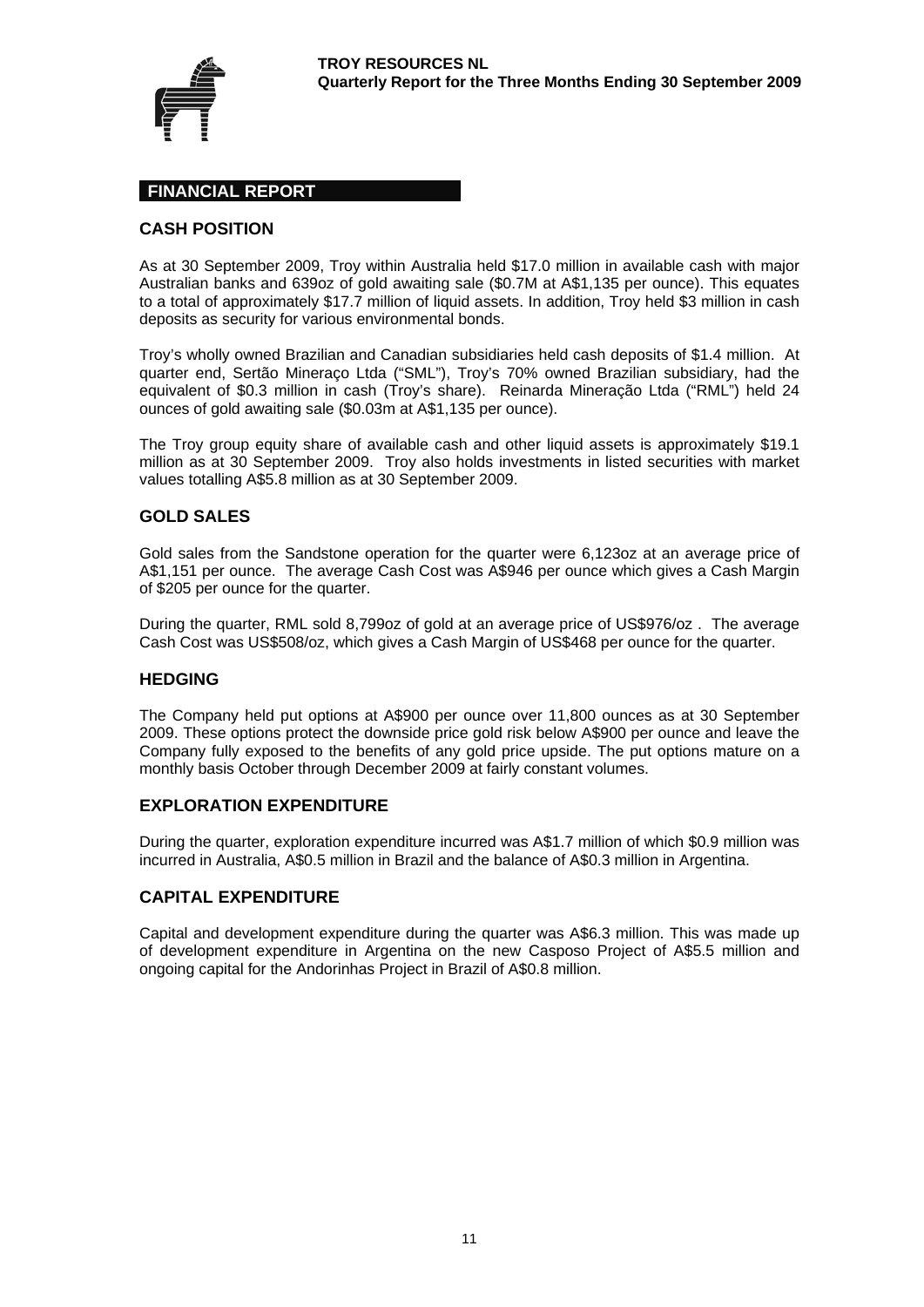

# **WARRIGAL 249D ACTION**

As announced on 25 September 2009, Warrigal Pty Ltd, a company controlled by Mr John Jones, a Non-Executive Director and former Chairman of the Company, which holds more than 5% of the Company's shares on issue, issued the Company with documentation requisitioning a meeting of shareholders to:

- Remove Mr Paul Benson, the current CEO and Managing Director of the Company, as a Director.
- Remove Mr Alan Naylor, the founding shareholder and a Director of the Company since 1984, as a Director.
- Remove Dr Denis Clarke, the Chair of the Company's Audit Committee and a Director of the company since 1999, as a Director.

And replace them with:

- Mr Peter Stern, an advisor to Mr Jones
- Mr Robin Parish, and
- Mr Andrew Barclay

Accordingly, a general meeting of the Company will be held on 16 November 2009 at 2:00pm at Parmelia Hilton (Karri Room), 14 Mill Street, Perth, Western Australia 6000 for shareholders to consider and vote on the resolutions requisitioned by Warrigal.

The Notice of Meeting, Explanatory Statement and proxy form were communicated to shareholders on 12 October 2009, with hard copies posted on 16 October 2009.

As detailed in the Explanatory Statement, the Board has formed a sub-committee comprised of Chairman, Mr John Dow and Director, Mr Gordon Chambers (the Independent Directors), to respond to the s249D requisitions.

#### **The Independent Directors strongly encourage shareholders to carefully review the meeting documents to form their own view as to how to vote on the resolutions.**

For the reasons set out in the Explanatory Statement, the Independent Directors recommend that shareholders vote against the resolutions to remove the three current Directors and appoint the nominees of Warrigal as directors of the Company in their place. These reasons include:

1. *The directors Warrigal seeks to remove are experienced Board members.* 

The Independent Directors consider that experience, stability and continuity are important for effective management. Shareholders need to consider and form their own views on who is best placed to guide Troy through its exciting next phase of growth.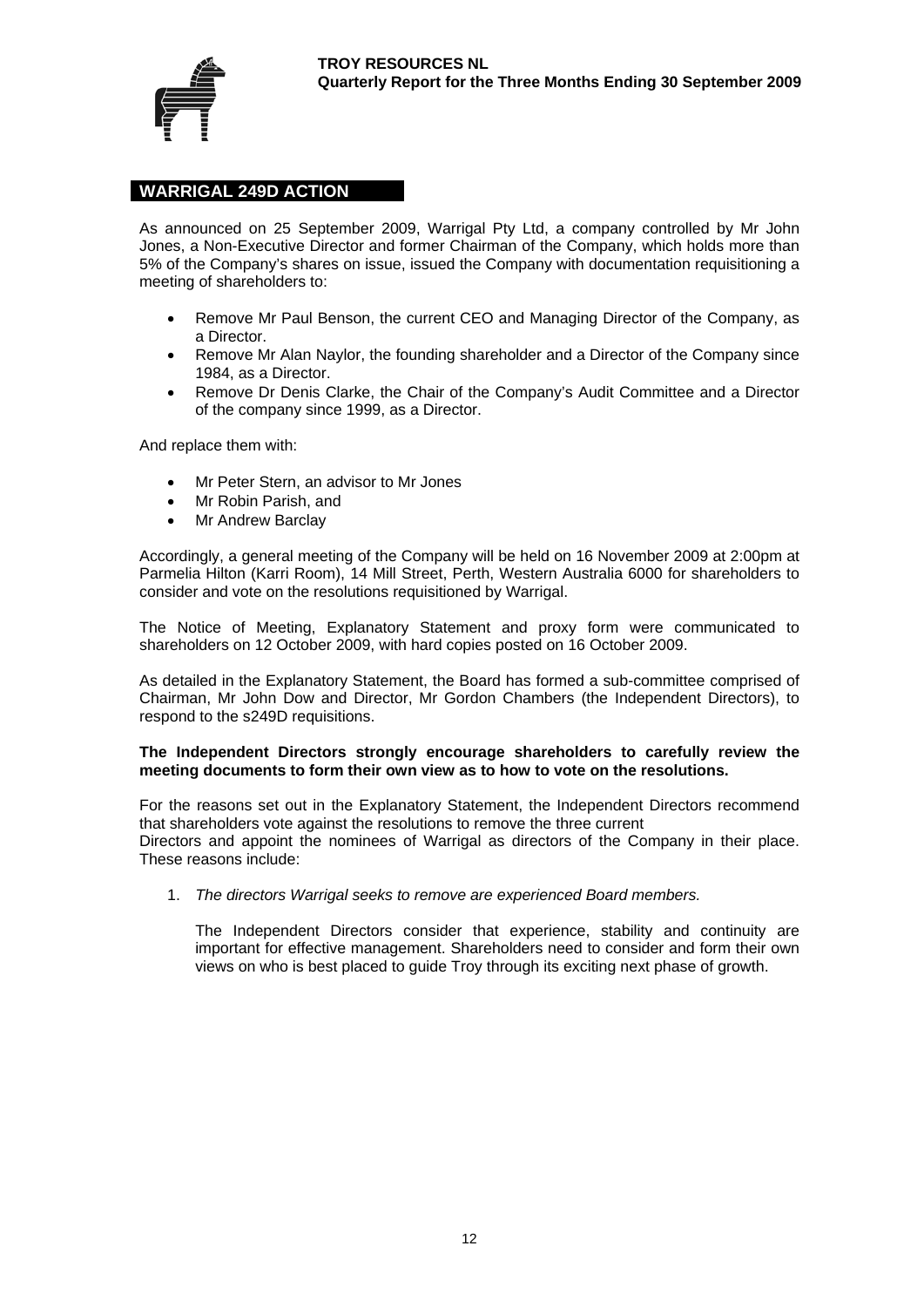

- 2. *The directors Warrigal seeks to remove have a proven track record, with experience and recent achievements including:*
	- 37 years of combined experience on the Board and over 60 years of experience as executives in the mining industry.
	- 380% increase in share price in the last 11 months.
	- The acquisition of Casposo.
	- Leading Troy into the ranks of Australia's top 300 companies with its admission to the ASX300 on 18 September 2009.
	- Achieving Troy's largest inventory of resources to date.
	- Employing a successful strategy of building mines quickly and at low cost  $-$  a strategy that has resulted in a 47% decrease in capital expenditure requirements for the Casposo project, as announced to the market on 5 August 2009.
	- Shareholders need to take this into account, along with the credentials of Warrigal's nominees, as set out in the attached Explanatory Statement.
- 3. *Electing Warrigal's three nominees and removing the three current directors will mean that four out of seven directors will be associated with or nominated by a substantial shareholder.*

If Warrigal's resolutions are passed, and its three nominees are appointed to the board and the three current directors are removed, this would mean that four directors (including Mr John Jones) out of seven directors on the Board are associated with or nominated by a substantial shareholder in Troy. Shareholders need to consider whether this is an appropriate corporate governance structure for Troy going forward.

Troy's Chairman, Mr John Dow intends to vote all undirected proxies against all six of the resolutions, namely against the resolutions to remove three existing Directors and against the resolutions to appoint three Warrigal nominees.

# **FURTHER INFORMATION**

Mr. John Dow Chairman Troy Resources NL Perth, Western Australia Tel: (61 8) 9481 1277 Email: shareholders@troyres.com.au